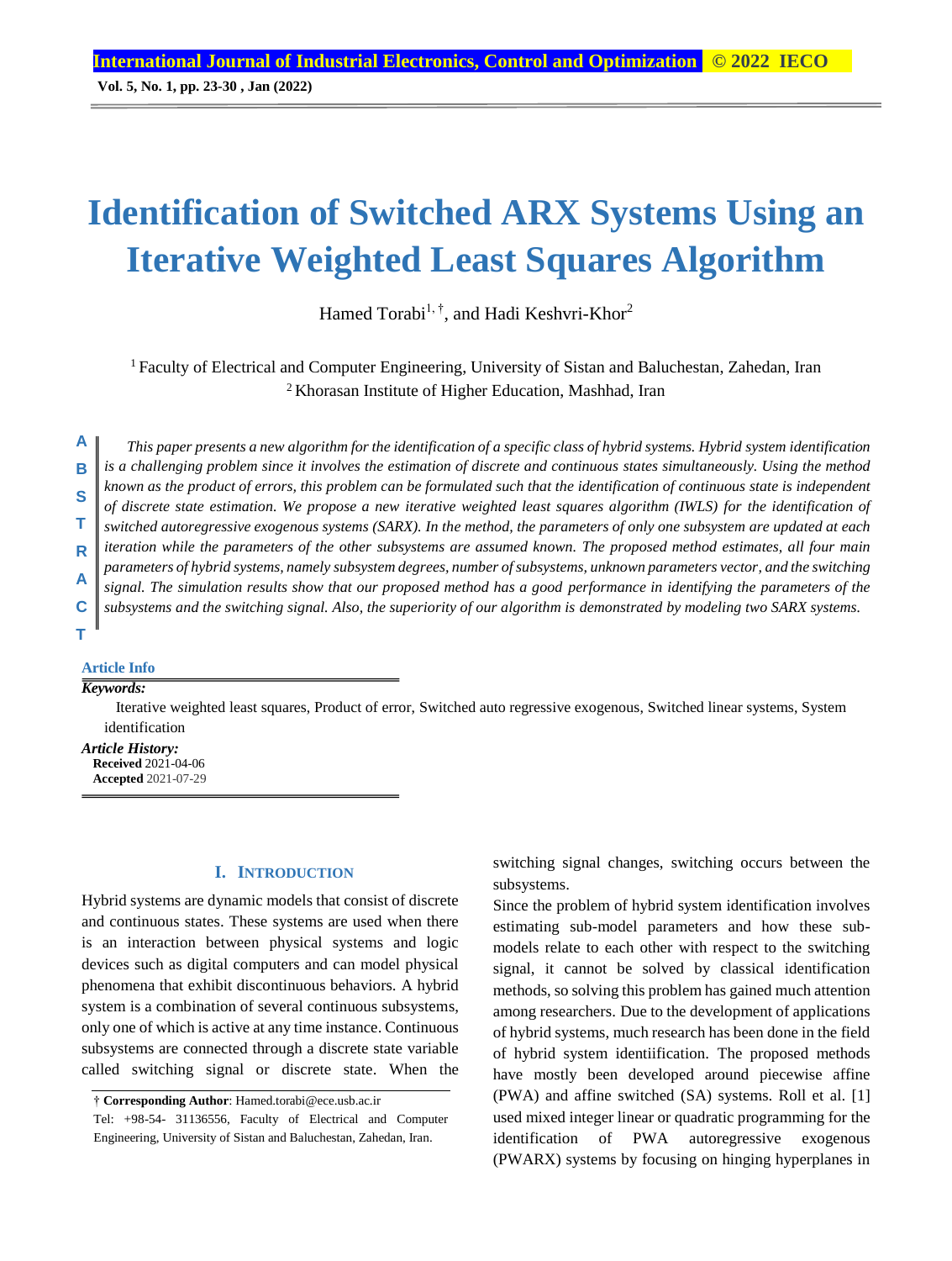which the convergence to a global optimum was guaranteed. Vidal et al. [2] proposed an algebraic method for the problem of switched linear system (SLS) identification using a new error function, which is called product of errors. The identification problem of hybrid systems was simplified in a way that the estimation of submodel parameters became independent of the discrete state estimation. Then, by applying a technique known as algebraic method, the parameters of sub-models were estimated. Juloski et al. [3] used a probabilistic method for linear hybrid system identification. In this probabilistic method, at each iteration, using prior probability distribution of the parameters and the Bayesian rule, the posterior probability distribution of the system parameters is calculated.

A bounded-error approach for PWARX system identification is discuused in [4]. Minimality and also identifiability of SARX systems are presented in [5]. The problem of identifying SARX systems when measurement data is impregnated with large amounts of noise is discussed in [6]. The problem of identifying SARX models based on assigning measurement data to a suitable subsystem based on a new robust criterion is presented in [7]. Using the Bayesian system identification method, not only does it calculate a posterior distribution on the model parameters to indicate the level of uncertainty of the estimated values, but it also automatically determines the desired number of local models [8]. An algebraic geometric method (AG) is proposed in [9] to identify ARX systems when both process and measurement are noisy. A recursive identification method is proposed in [10] for piecewise ARX models, which uses a likelihood function that adaptively fines the complexity of the model. A novel incremental algorithm has been suggested, which is based on the genetic and LOLIMOT algorithms for identification and fault detection and is of high dimension systems [11].

In this paper, we propose a new IWLS algorithm for the identification problem of switched ARX (SARX) systems using the so-called hybrid decoupling constraint method and defining the error function as the error product. Identification of SARX systems is calculated so that the subsystem parameters are estimated independent of the switch signal so that the parameters of only one subsystem are updated at each iteration while the parameters of the other subsystems are assumed to be known.

The paper is organized as follows. Section II introduces different types of linear hybrid systems. Section III explains the identification problem of hybrid systems while, in Section IV, we reformulate this problem such that the identification of continuous state becomes independent of the estimation of discrete state. Section V suggests a new

method based on iterative weighted least squares for the identification of hybrid systems. The validity and superiority of the proposed method is shown in Section VI through numerical examples and simulations.

#### **II. LINEAR HYBRID SYSTEMS**

In this paper, we deal with the problem of identifying a particular class of hybrid systems. Piecewise affine systems (PWA) are a special class of hybrid systems that combine a number of affine subsystems in such a way that only one subsystem is active at a time. A discrete-time PWA system with s subsystems can be represented in the form of state space as follow:

$$
x(t+1) = A_{\sigma(t)}x(t) + B_{\sigma(t)}\mu(t) + b_{\sigma(t)}
$$
  
\n
$$
y(t) = C_{\sigma(t)}x(t)
$$
\n(1)

where  $x(t) \in R^n$  is the continuous-state trajectory,  $\sigma(t) \in \{1,2,...,s\}$  is a piecewise constant function called switching signal,  $A_i \in R^{n \times n}$ ,  $B_i \in R^{n \times p}$ ,  $b_i \in R^{n \times 1}$  are the affine section of PWA system, and  $C_i \in R^{q \times n}$  is the state-space matrices corresponding to the i<sup>th</sup> subsystem. Switching among subsystems occurs when the switching signal changes. When the switching signal changes, switching occurs between the subsystems. Switching signal changes can be determined in different ways. If the switching signal is deterministic and independent of continuous states, the system is called switched affine (SA). While in piecewise affine (PWA) systems, the discrete state is determined according to the continuous states and input variable as follows:

$$
\sigma(t) = i \quad \text{iff} \quad \begin{bmatrix} x(t) \\ u(t) \end{bmatrix} \in \Omega_i \quad i = 1, 2, ..., s \quad (2)
$$

where  $\{\Omega_i\}_{i=1}^s$  is complete partitioning of state-input space. PWA and SA systems can also be shown in the input-output form with autoregressive exogenous input (ARX) models:

$$
y(t) = \sum_{j=1}^{n_a} a_j(\sigma) y(t-j) + \sum_{j=1}^{n_b} b_j(\sigma) u(t-j) + c(\sigma)
$$
 (3)

where  $n_a$  is the system degree,  $n_b$  is the input, and *c* is affine part in the ARX model. When the switching signal is deterministic and independent of continuous states, system (3) is called switched ARX (SARX) and if the switching signal is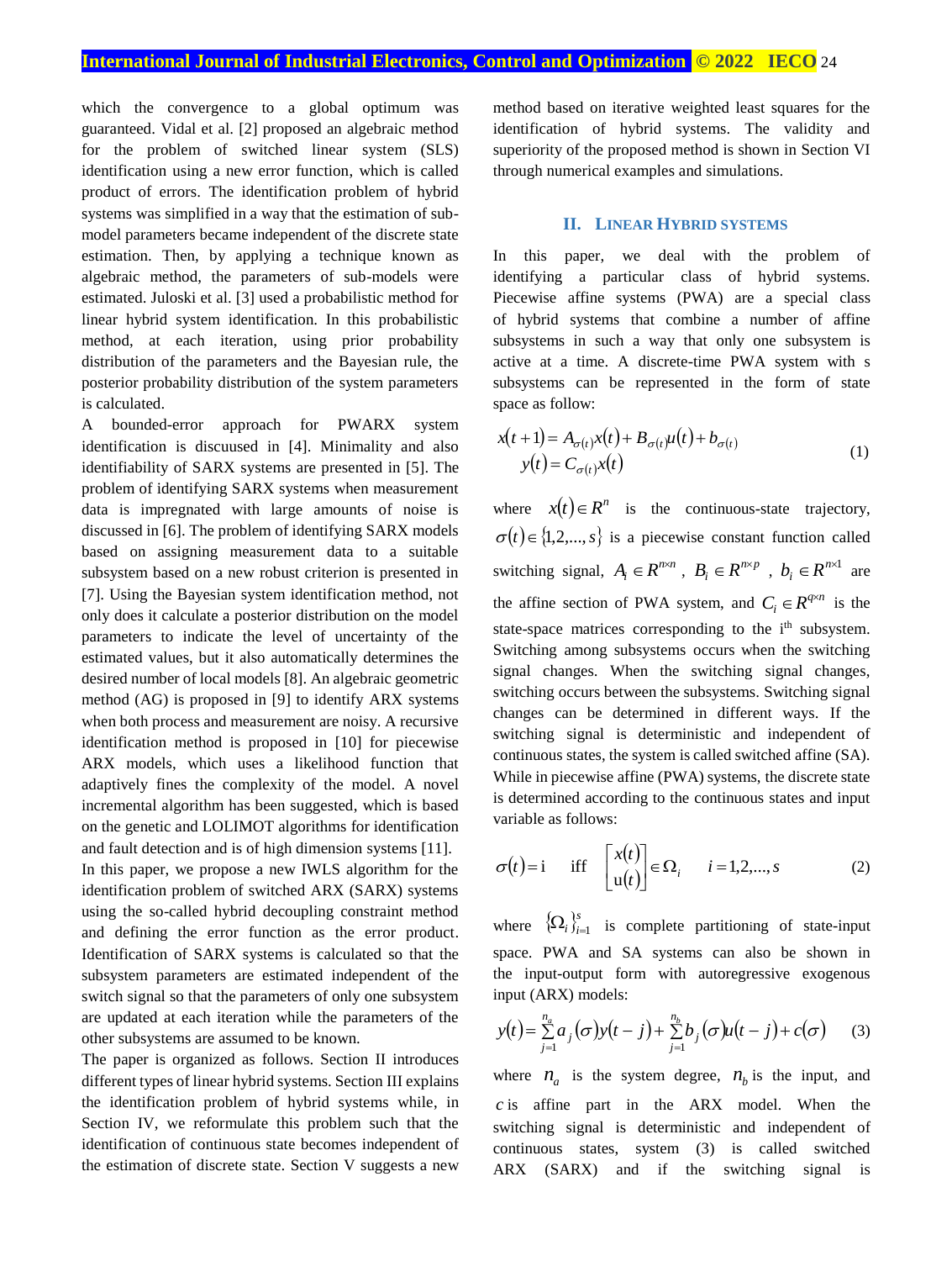# **International Journal of Industrial Electronics, Control and Optimization © 2022 IECO** 25

determined according to the continuous states and input variable, the system is called piecewise ARX (PWARX). Eq. (3) can also be presented in the form of linear regression:

$$
y(t) = \varphi^T(t)\theta_{\sigma(t)}
$$
\n(4)

where  $\varphi(t)$  is the extended regression vector and is defined as below:

$$
\varphi(t) = \left[ y(t-1) \cdots y(t-n_a) \ u(t-1) \cdots u(t-n_b) \ 1 \right]^T \tag{5}
$$

and  $\theta_i$  is the vector of parameters for the i<sup>th</sup> subsystem.

## **III.HYBRID SYSTEM IDENTIFICATION PROBLEM**

In the previous sections, different linear hybrid systems were introduced. Since SARX systems are more common than other linear hybrid systems, we focus on identifying SARX systems. The general problem of identifying SARX systems can be summarized as follows [2], [6].

Given the input-output data pairs,  $\{u(t), y(t)\}_{t=1}^{N}$  $u(t), y(t))$ <sub>t=1</sub> estimates:

1. Subsystem degrees,  $n_a$  and  $n_b$ 

2. Number of subsystems *s* .

3. Unknown parameters vector,  $\theta_i$  for each subsystem  $i = 1, 2, \ldots, s$ .

4. Discrete state or switching signal  $\sigma(t)$  for  $t > \max\{n_a, n_b\}.$ 

## **IV. ERROR PRODUCT METHOD**

As mentioned, in the problem of identifying hybrid systems, not only the number of subsystems and the degree of the subsystems but also the switching signal and subsystem parameters must be estimated. As a result, it must be determined that each input/output data pair belongs to which subsystem and the system parameters are changed to approximate the data behavior. Conventional methods start using the clustering algorithm in all regression vector columns, and a linear model is embedded for each data cluster. The identification error in SARX systems is as follows:

$$
\varepsilon(t) = \min_{i} \left\{ y(t) - \varphi^{T}(t)\theta_{i} \right\} \quad i = 1, 2, 3, \dots, s \tag{6}
$$

The cost function could be presented as the sum of

errors as follows:

$$
V_N(\theta, Z^N) = \sum_{t=1}^N \ell(\varepsilon(t))
$$
  
= 
$$
\sum_{t=1}^N \ell \Big(\min_i \Big\{ y(t) - \varphi^T(t) \theta_i \Big\} \Big)
$$
 (7)

where  $\ell(\cdot)$  is a real positive function. For example,

 $\ell(\cdot)$  could be a quadratic or absolute value function. In order to minimize the cost function (7), the parameters of *s* hyperplanes should be determined such that each data pair is near to, at least, one hyperplane. We define the error function for all submodels as (8).

$$
\varepsilon_i(t) = y(t) - \varphi^T(t)\theta_i \qquad i = 1, 2, ..., s \tag{8}
$$

where  $\varepsilon_i(t)$  shows the prediction error of the t<sup>th</sup> data pair with the i<sup>th</sup> sub-model. If the output prediction errors defined in (8) are multiplied by each other, an error function called the error product is obtained as (9).

$$
\varepsilon(t) = \prod_{i=1}^{s} \ell_i(\varepsilon_i(t))
$$
  
= 
$$
\prod_{i=1}^{s} \ell_i(y(t) - \varphi^{T}(t)\theta_i)
$$
 (9)

where  $\ell_i(\cdot)$  is a norm function related to the i<sup>th</sup> subsystem [2],[6]. According to (9), different norms can be defined for the error of each subsystem. When describing the identification method, the advantage of being able to choose different norms will be discussed in Section V. The most important result of the error function (9) is that the cost function for the problem of identifying SARX systems can be defined as follows:

$$
V_N(\theta, Z^N) = \frac{1}{N} \sum_{t=1}^N \prod_{i=1}^s \ell_i \left( y(t) - \varphi^T(t) \theta_i \right)
$$
(10)

According to (10), it can be concluded that the identification of SARX systems is equivalent to the determination of s hyperplanes where each hyperplane represents a subsystem. To minimize the cost function (10), the output  $y(t)$  should only be close to one of the hyperplanes. In this case, the distance between  $y(t)$  and the hyperplane is zero (or a small amount), and multiplying it by other distances reduces the error e(t). The most important advantage of the cost function (10) rather than (7) is that there is no need to cluster the data and determine which subsystem is responsible for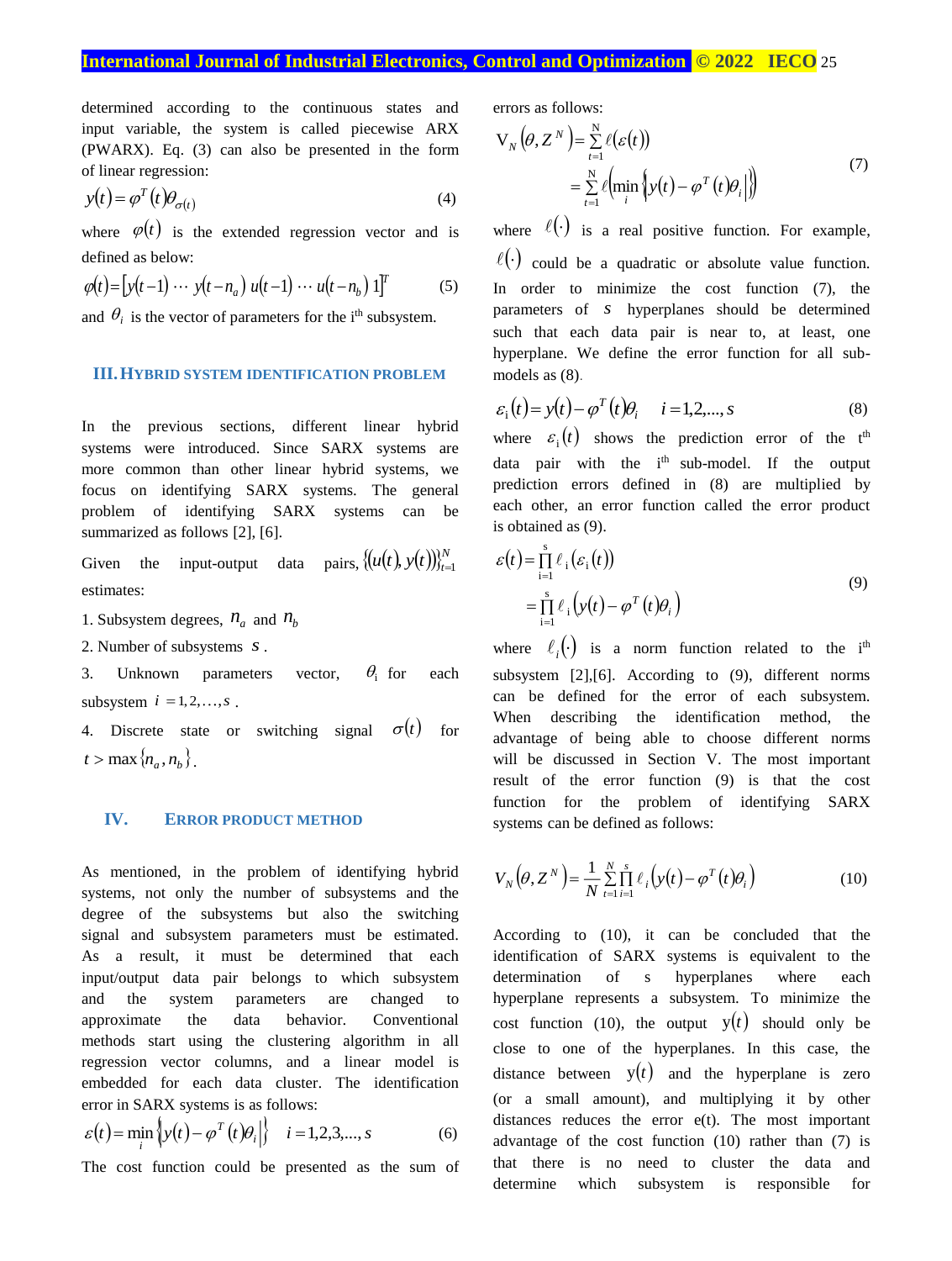# **International Journal of Industrial Electronics, Control and Optimization © 2022 IECO** 26

producing the t th data while by minimizing cost function (10), unknown parameters  $\theta_i$ can be estimated independently of the switching signal.

# **V. PROPOSED METHOD FOR PWARX IDENTIFICATION**

In this section, a new method is proposed for identifying SARX systems. The advantage of this method over other methods is its simplicity in solving and low volume of calculations. We rewrite the cost function as follows:

$$
V_N(\theta, Z^N) =
$$
\n
$$
\begin{bmatrix}\n\ell_1 \big( y(1) - \varphi^T(1) \theta_1 \big) & \ell_2 \big( y(1) - \varphi^T(1) \theta_2 \big) & \cdots & \ell_s \big( y(1) - \varphi^T(1) \theta_s \big) \\
\ell_1 \big( y(2) - \varphi^T(2) \theta_1 \big) & \ell_2 \big( y(2) - \varphi^T(2) \theta_2 \big) & \cdots & \ell_s \big( y(2) - \varphi^T(2) \theta_s \big) \\
\vdots & \vdots & \vdots \\
\ell_1 \big( y(N) - \varphi^T(N) \theta_1 \big) & \ell_2 \big( y(N) - \varphi^T(N) \theta_2 \big) & \cdots & \ell_s \big( y(N) - \varphi^T(N) \theta_s \big)\n\end{bmatrix}
$$
\n(11)

Minimizing the cost function (10) is an easy problem, assuming that only the i<sup>th</sup> hyperplane is unknown. The above cost function with the vector of parameters  $\theta_j$  for  $j \neq i$  is as follows:

$$
V_N^i(\theta, Z^N) = \begin{vmatrix} W_i(1) \times \ell_i \left( y(1) - \varphi^T(1)\theta_i \right) \\ W_i(2) \times \ell_i \left( y(2) - \varphi^T(2)\theta_i \right) \\ \vdots \\ W_i(N) \times \ell_i \left( y(N) - \varphi^T(N)\theta_i \right) \end{vmatrix}
$$
(12)

where  $V_N^i(\theta, Z^N)$  is the cost function that specifies only unknown parameters when other parameters are known, and  $W_i(t)$  determines the weight of the t<sup>th</sup> data and is defined as:

$$
W_i(t) = \prod_{\substack{j=1 \ j \neq i}}^N \ell_j(e_j(t)) = \prod_{\substack{j=1 \ j \neq i}}^N \ell_j(y(t) - \varphi^T(t)\theta_j)
$$
 (13)

What is interesting about cost function (12) is that if all weight values  $W_i(t)$  are equal, the identification problem will be a prediction error method (PEM) in which case  $W_i(t)$  weights will not be equal and the problem is converted to weighted PEM (WPEM). In fact, while only one sub-model is unknown and the other is known, the product of the errors is small and the corresponding weights are small for those data determined by known sub-models, so it has little effect on unknown parameters estimation. On the

other hand, data not generated by known sub-models have the greatest impact on the optimization problem because the corresponding weights have significant values. The advantage of being able to choose different norms  $\ell_i(\cdot)$  is that by choosing 2norm, the problem becomes the problem of weighted least squares (WLS), so it can be easily solved by conventional analytical methods. The analytical solution of the cost function (12) is obtained as:

$$
\hat{\theta}_i = [R(N)]^{-1} f(N) \tag{14}
$$

$$
R(N) = \frac{1}{N} \sum_{t=1}^{N} W_i(t) \varphi(t) \varphi^{T}(t)
$$
\n(15)

$$
f(N) = \frac{1}{N} \sum_{t=1}^{N} W_i(t) \varphi(t) y(t)
$$
 (16)

In this condition, other norms  $\ell_j(\cdot)$  for  $j \neq i$  can have different choices depending on the type of problem. The suitable choice of norms  $\ell_j(\cdot)$  for  $j \neq i$  can affect the rate of algorithm convergence and stability of system [6].

## **VI. SUGGESTED ALGORITHM**

By choosing an appropriate norm  $\ell_i(\cdot)$  for  $j \neq i$ and acceptable value for prediction error  $\varepsilon$  and by assuming that the number of subsystems and their degrees are known, the following algorithm is proposed for SARX system identification. The degrees of all subsystems are assumed equal.

- 1- Let
- $t = 1 : N$  and  $i = 1 : s$ ,  $\varepsilon_i(t) = 1$  and  $k = 0$ 2- Let

 $k = k + 1$  and *i* is the reminder of k divided by *s* 3- Update  $W_i(t)$  using Eq. (13).

- 4- Update  $\theta_i$  according to Eq. (14-16).
- 5- Update error vector  $\varepsilon_i(t)$  by Eq. (8).
- 6- Repeat steps 2-5 until condition (17) is met:

$$
\frac{1}{N} \sum_{t=1}^{N} \left\| \min_{i} \left\{ y(t) - \varphi^{T}(t) \theta_{i} \right\} \right\| \leq \lambda \tag{17}
$$

 $\lambda = 0.01$ , After determining the sub-model parameters, the switching signal is calculated by solving the following equation.

$$
\sigma(t) = \arg\min_{i} \left\{ y(t) - \varphi^{T}(t)\theta_{i} \right\} \quad i = 1, 2, ..., s \quad (18)
$$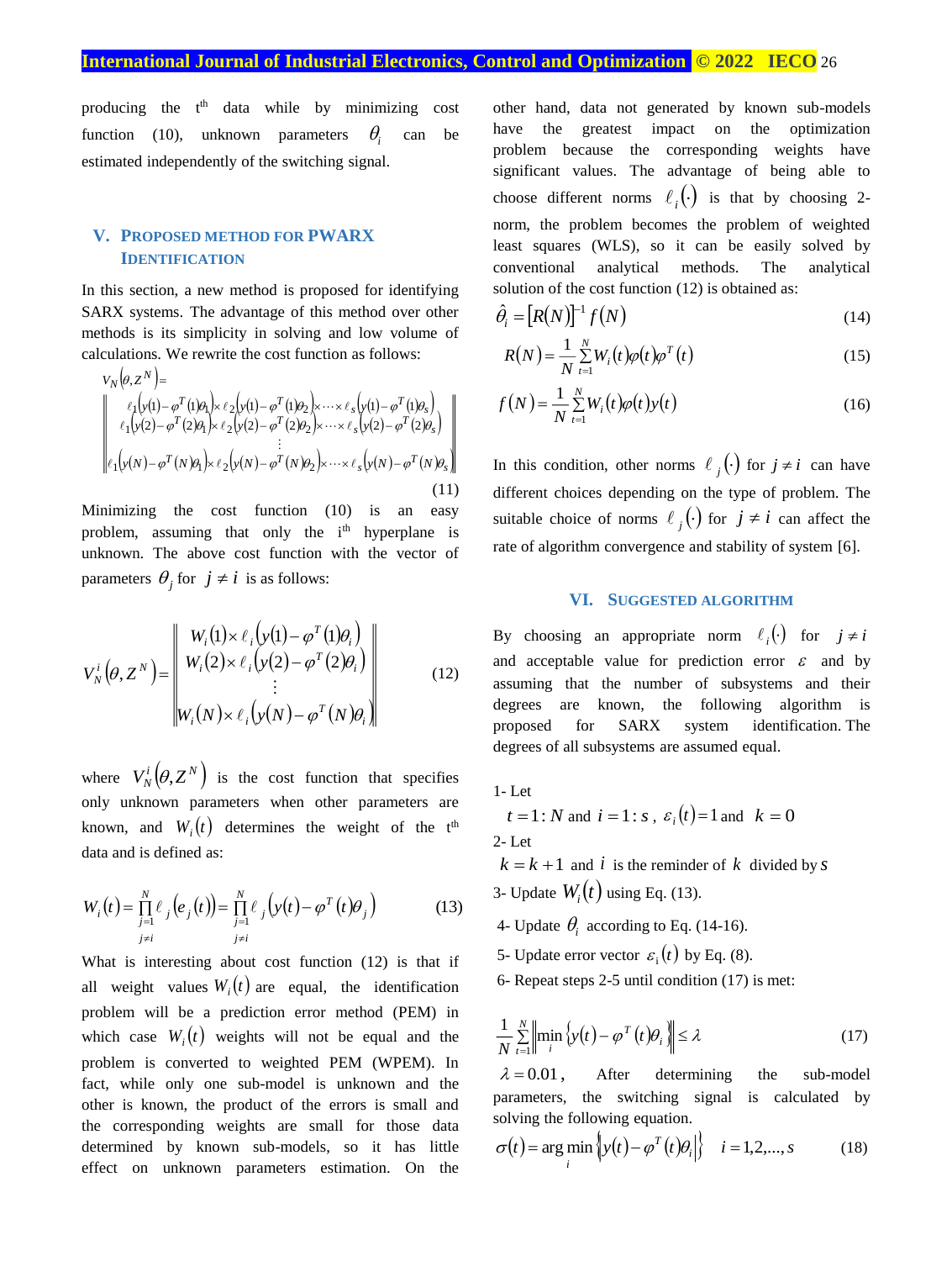## **VII. NUMERICAL EXAMPLES AND SIMULATIONS**

Two different systems have been used to evaluate the accuracy and efficiency of the proposed method**.**

#### *A. Example* 1

Assume that the input-output data pair  $\{(x(t), y(t))\}_{t=1}^{71}$  $[x(t), y(t)]_{t=1}^{t}$  is generated by the system [4,8].

$$
y(t) = \begin{cases} \begin{bmatrix} 1 & 0.5 \begin{bmatrix} x(t) \\ 1 \end{bmatrix} + v_1, & \text{if } x \in [-5, -2) \\ \begin{bmatrix} -0.5 & 0 \begin{bmatrix} x(t) \\ 1 \end{bmatrix} + v_2, & \text{if } x \in [-2, 2) \end{bmatrix} \end{cases}
$$
(19)

in which 30 points on the interval  $[-5,-2)$  and 41 points on the interval  $|-2,2)$ with uniform distribution are generated. The outputs are computed using model (19) and  $v_1$  and  $v_2$  indicate noise with the zero mean and uniform distribution on intervals  $[-0.8, 0.8]$  and z, respectively. The generated data from system (19) is illustrated in Fig. 1.



**Fig. 1.** Input/output data.

The sub-models obtained in the first iteration after applying the proposed algorithm to the data are shown in Fig. 2, which uses the Euclidean norm as the selected norm.



Because of the weighting, the values are initially equal to one, the first sub-model tries to model all the data as shown in Fig. 2. After the first model is determined, the parameters of the second model are determined. Since the weight values have changed, the data that are far from the first model have a higher weight and more importance. Figs. 3 and 4 show how these sub-models have changed in the second and third iterations of the algorithm, and only after three iterations, the values of the parameters tend to their actual values. The model can predict the output as shown in Fig. 4. The values estimated for the switching signal are shown in Fig. 5.



**Fig. 3.** Subsystem models after the second iteration.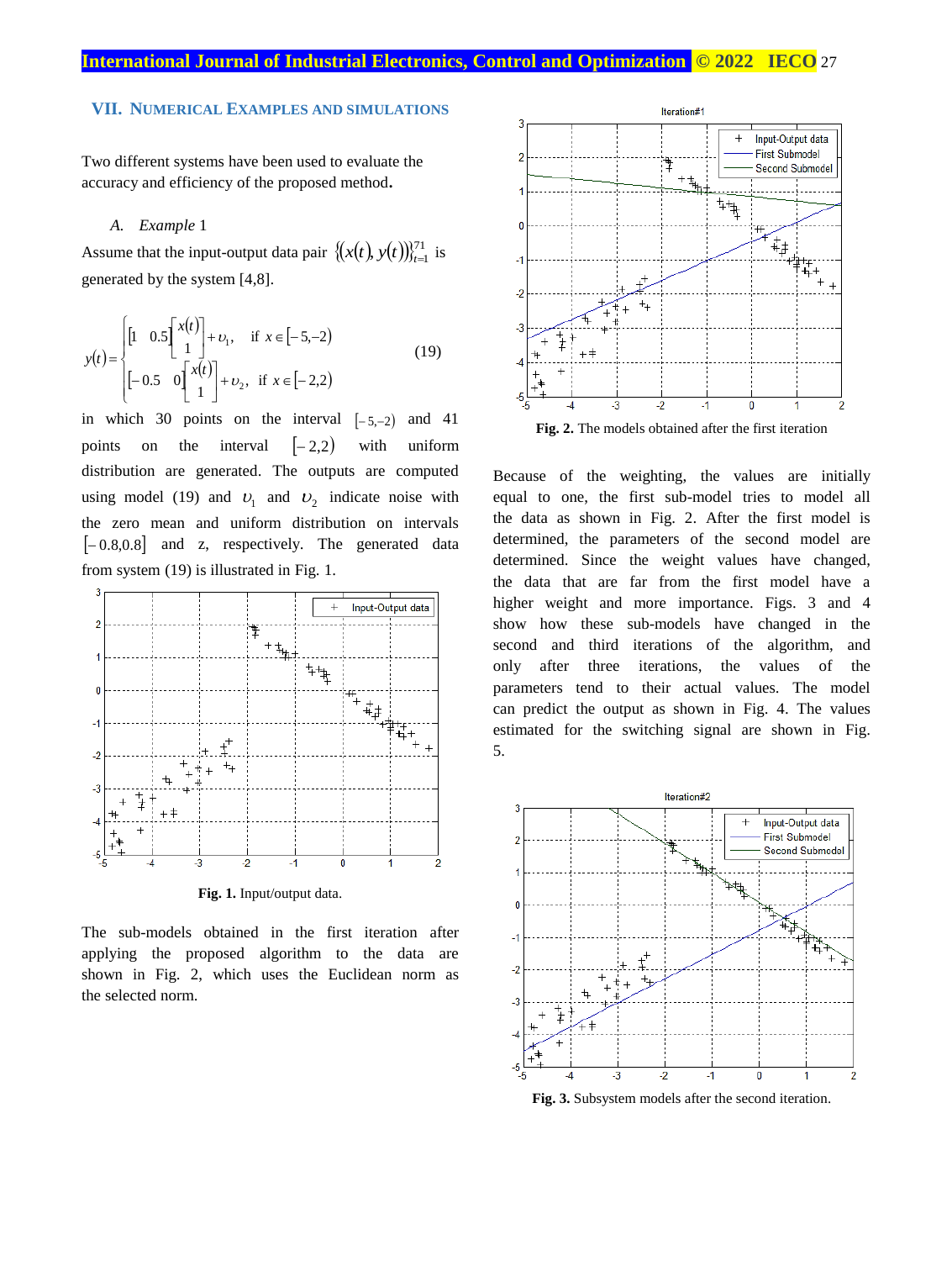## **International Journal of Industrial Electronics, Control and Optimization © 2022 IECO** 28



**Fig. 4.** Subsystem models after the third iteration.



#### *B. Example 2*

To compare the method proposed in this paper with other methods in identifying the hybrid system, the simulation results are compared with the method presented in [2]. The reason for choosing a reference [2] for comparison is that the method used in this reference is based on the product of errors and polynomial factors. Proposing a simple iterative least-squares weight algorithm to estimate the parameter of SARX systems is a novelty of our method in this paper compared to the reference method [2]. In addition, the cost function used in [2] is the same as Eq. (10) with the choice of 1-norm (  $\ell_i(\varepsilon) = |\varepsilon|$ ) as the selective norm, while in the method proposed in this paper, the selective norm can be adjusted according to different conditions. Proper selection of the selected norm leads to a robust algorithm against outliers. Each linear system is defined as follows:

$$
y(t) = a_1(\sigma(t-1))y(t-1) + a_2(\sigma(t-1))y(t-2)
$$
  
+  $c_1(\sigma(t-1))u(t-1) + e(t)$  (20)

where  $\sigma(t) \in \{1,2,3\}$  is the switching signal and is determined after 1000 iterations as below:

$$
\sigma(t) = \begin{cases} 1 & 1 \le t \le 30 \\ 2 & 31 \le t \le 60 \\ 3 & 61 \le t \le 100 \end{cases}
$$
 (21)

Parameters were randomly selected and simulations were performed on 1000 SARX systems. The parameters  $a_{1}$ and  $a<sub>2</sub>$ are selected in each experiment for each of the three sub-models such that the complex digital poles are evenly distributed on the wall  $0.8 \le ||z|| \le 1$ . Fig. 6 shows the location of complex poles in the ring.



**Fig. 6.** The location of the system poles.

Parameter  $c_1$  is also determined randomly in each trial and for each of the three linear sub-models with zero mean, unit variance, Gaussian distribution. The initial values of the continuous states are randomly chosen with zero mean Gaussian distribution and variance  $\Sigma = I_2$  for each trial. The measurement noise  $e(t)$  is a white noise with zero mean and variance  $\sigma_e$ . To investigate the effect of noise on the identification method, the problem is repeated five times with different values of  $\sigma_e$ . The results of the comparison between the method presented in this paper (IWLS) with the method presented in [2], which is a polynomial factorization algorithm (PFA) and a polynomial differentiation algorithm (PDA), are shown in Fig. 7-9. At each trial, and for each sub system, the error between real parameters of the system  $(a_1, a_2, c_1)$ and estimated parameters  $\left( \hat{a}_{1},\hat{a}_{2},\hat{c}_{1}\right)$ is determined as  $(a_1, a_2, c_1) - (\hat{a}_1, \hat{a}_2, \hat{c}_1)$ , and the mean error is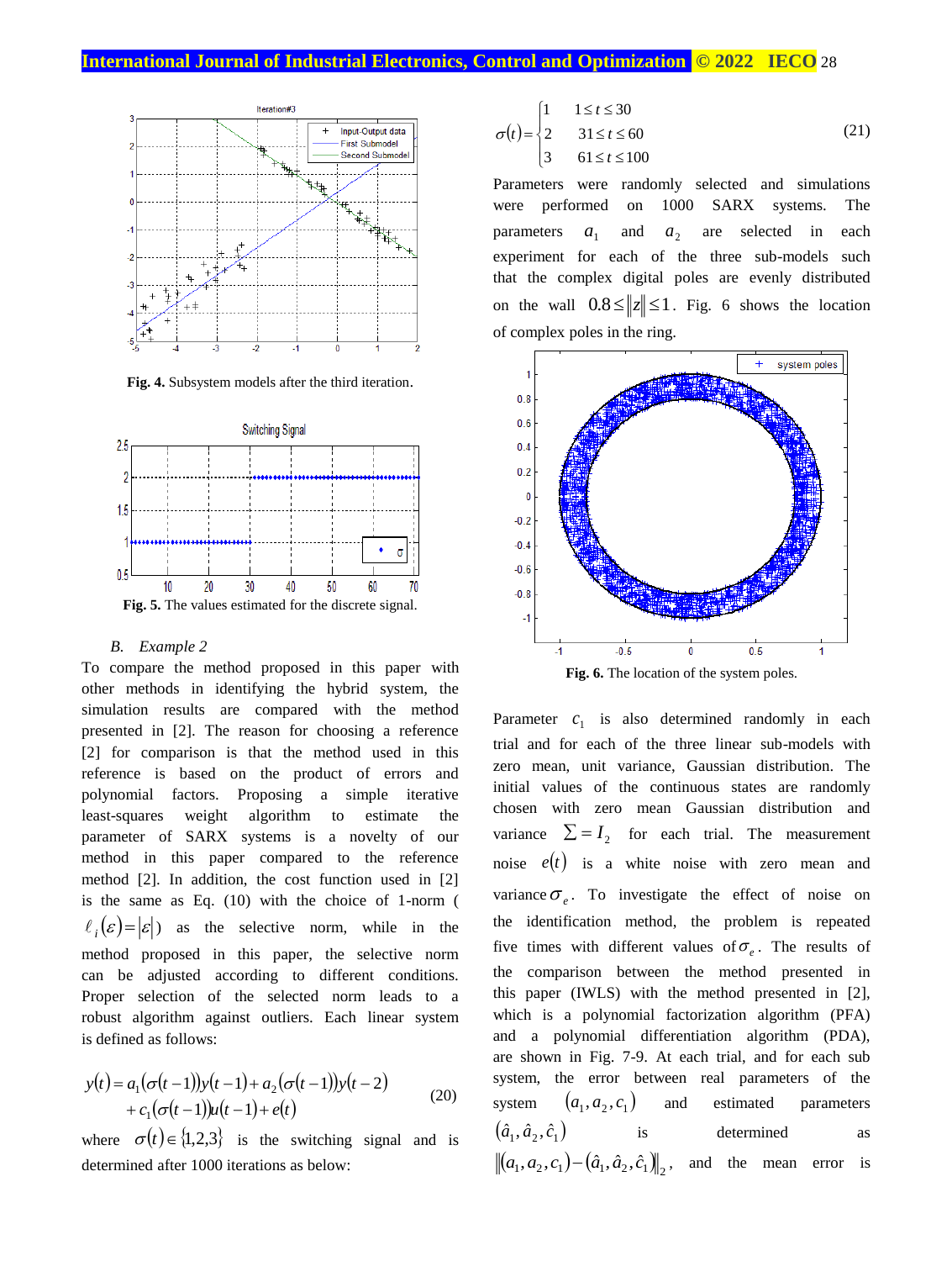## **International Journal of Industrial Electronics, Control and Optimization .© 2022 IECO** 29

obtained with averaging on 1000 trials and 3 subsystems. Fig. 7 illustrates the mean error of sub model parameters. In each experiment and for each subsystem, the error between the actual system parameters  $(a_1, a_2, c_1)$ the estimated parameters  $(\hat{a}_1, \hat{a}_2, \hat{c}_1)$ determined as  $(a_1, a_2, c_1) - (\hat{a}_1, \hat{a}_2, \hat{c}_1)$ and the mean of the error is obtained by averaging over 1000 experiments and three subsystems. Fig. 7 shows the mean error of the submodel parameters.



**Fig. 7.** The mean error of the estimated parameters.

Fig. 8 demonstrates the mean error of output prediction. At each trial, the output prediction error is determined as  $\sum_{r=1}^{100} |y(t) - \hat{y}(t)|$ 1  $\sum_{t=1}^{\infty} |y(t) - \hat{y}(t)|$ , and the mean error is obtained by averaging on 1000 trials.



**Fig. 8.** The mean error for the output prediction.

The mean error of switching signal estimation is shown in Fig. 9. The mean error of switching signal estimation is calculated by dividing the number of cases in which the switching signal is incorrectly estimated in all cases. As shown in Fig. 7, the method proposed in this paper shows a little more error in estimating the subsystem parameters but has less error in output prediction compared to PDA and more than PFA as shown in Fig. 8. Finally as shown in Fig. 9, the error of the proposed method in estimating the switching signal is much less than PDA and PFA methods.



**Fig. 9.** The mean error of the estimation of switching signal.

## **CONCLUSION**

This paper presented a new method for identifying SARX systems. Using a method called the product of errors, the cost function for identifying SARX systems is defined in such a way that the continuous state estimation is independent of the discrete state estimation. An iterative least squares weight method is also proposed to estimate the sub-model parameters, in which only one sub-model is unknown and the other models are assumed known in each iteration, so the cost function can be easily solved analytically. To show the effectiveness and superiority of the proposed method in identifying SARX systems, simulations and numerical examples were given.

#### **REFERENCES**

- [1] J. Roll, A. Bemporad, and L. Ljung, "*Identification of piecewise affine systems via mixed-integer programming,*" *Automatica,* vol. 40, no. 1, pp. 37-50, 2004.
- [2] R. Vidal, S. Soatto, Y. Ma, and S. Sastry, "*An algebraic geometric approach to the identification of a class of linear hybrid systems*," in *42nd IEEE International Conference on Decision and Control (IEEE Cat. No. 03CH37475)*, vol. 1: IEEE, pp. 167- 172, 2003.
- [3] A. L. Juloski, S. Weiland, and W. Heemels, "*A Bayesian approach to identification of hybrid systems,*" *IEEE Transactions on Automatic Control,*  vol. 50, no. 10, pp. 1520-1533, 2005.
- [4] A. Bemporad, A. Garulli, S. Paoletti, and A. Vicino, "*A bounded-error approach to piecewise affine system*